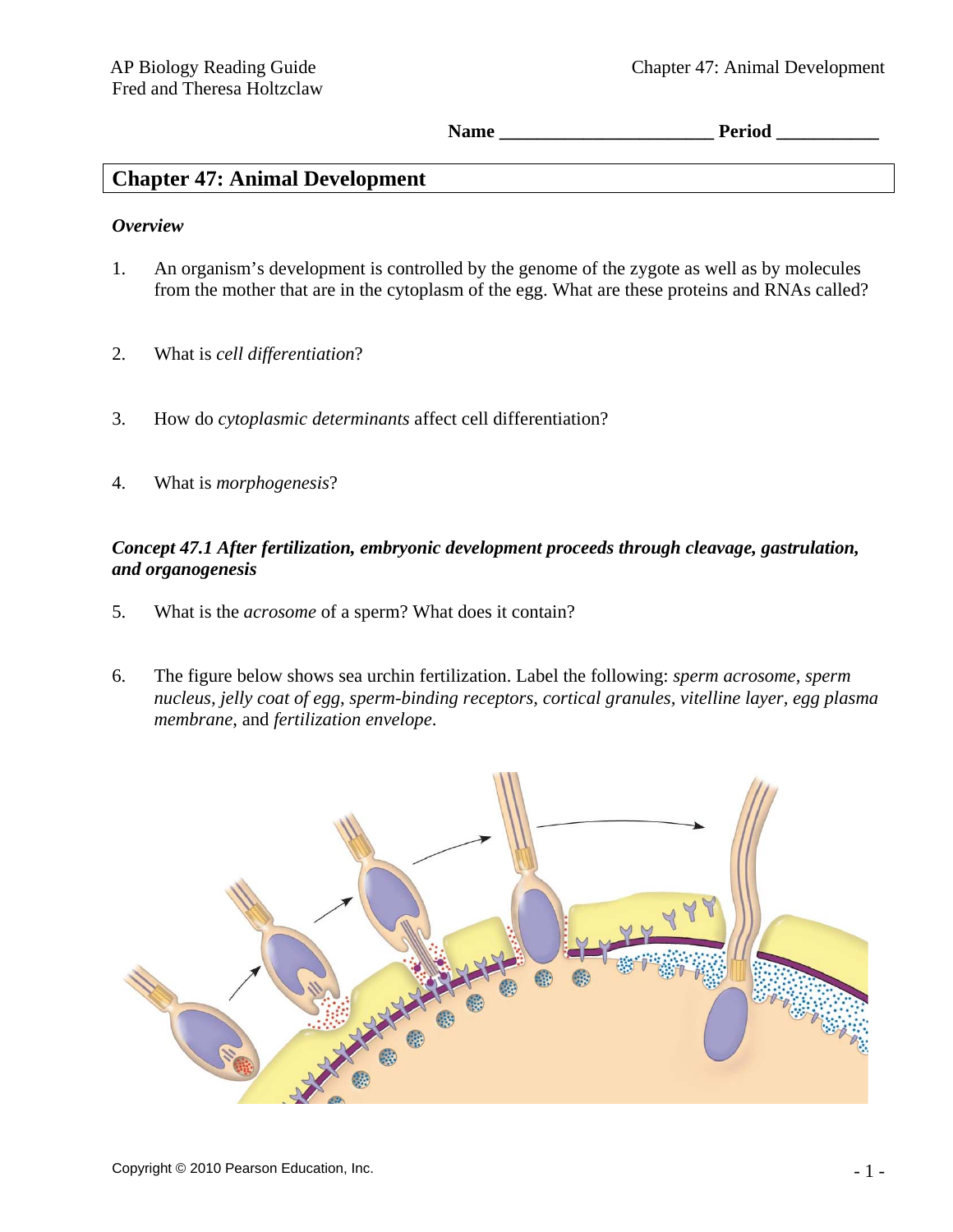- 7. Describe what happens in the *acrosomal reaction*.
- 8. The fusion of the egg and sperm plasma membranes allows sodium ions to flow into the egg. How does this result in a *fast block to polyspermy*?
- 9. Describe the *cortical reaction*.
- 10. How is the *fertilization envelope* formed?
- 11. Why is the fertilization envelope considered a *slow block to polyspermy*?
- 12. Sperm binding activates a signal transduction pathway in which calcium ions are released from the endoplasmic reticulum. What are two outcomes of the elevated calcium ion level?

13. Now that you have studied sea urchin fertilization in some detail, study the section *Fertilization in Mammals* and make a list of what you consider the essential differences. You should have at least three differences.

14. The early mitotic divisions of the zygote to form a ball of cells are called *cleavages*. What is unique about *cleavage*?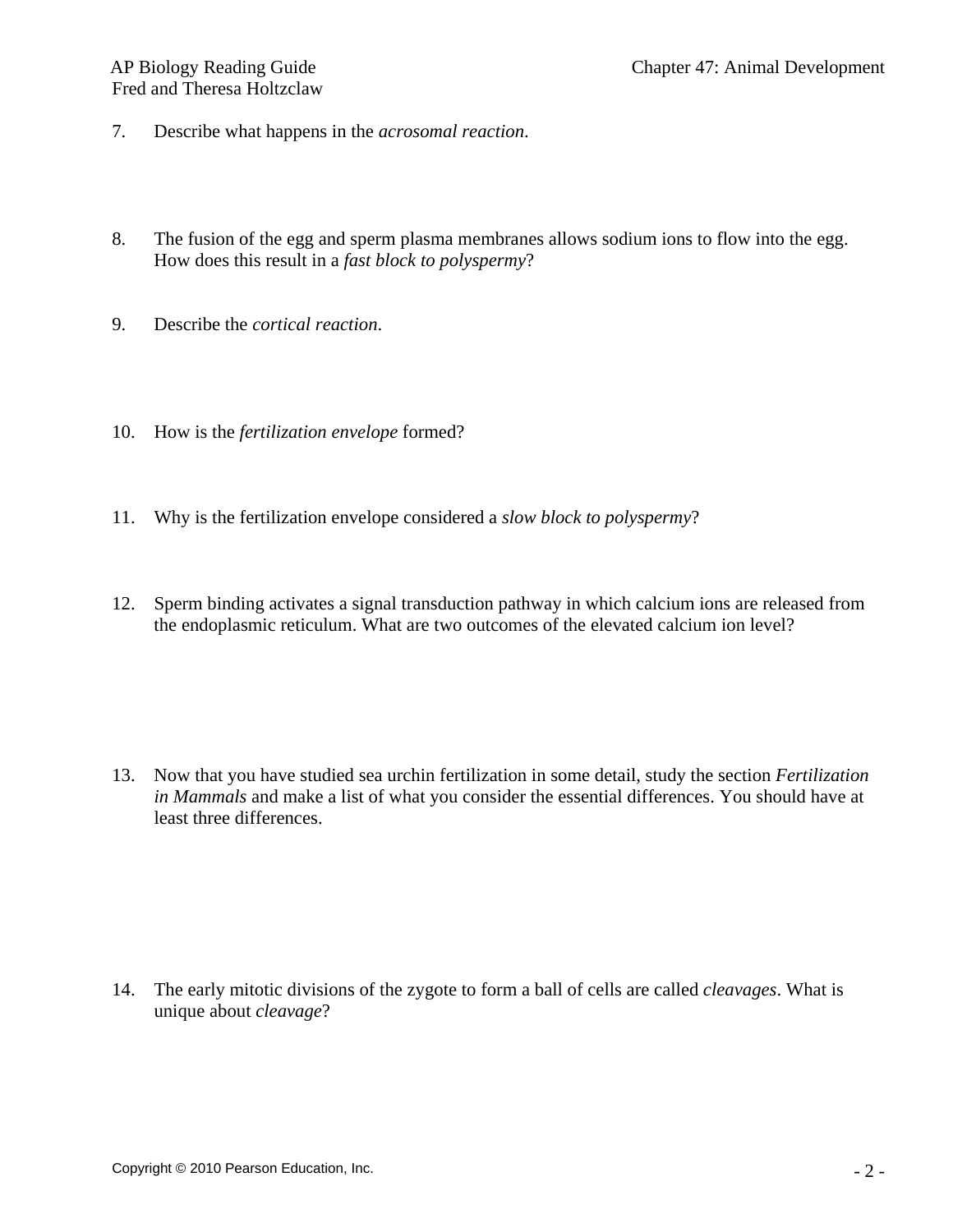- 15. How do the early cleavages set the stage for subsequent developmental events?
- 16. On the figure below, label and describe each of the following: *fertilization envelope, zygote, blastomere, blastula*, and *blastocoel*.



- 17. Distinguish between the *animal* and *vegetal pole*.
- 18. This concept uses some anatomical terms that you need to know. Label the following parts on this diagram: *anterior, posterior, dorsal*, and *ventral*.



- 19. The point of the sperm nucleus entry will result in the formation of a *gray crescent*. How does this *gray crescent* serve as a marker?
- 20. The first cleavage will bisect the gray crescent. What axes are now established? Label the axes on the figure. Also label the *animal pole, vegetal pole, first cleavage*, and *gray crescent.*



21. The amount of yolk found in an egg will affect cleavages. What is *holoblastic cleavage*?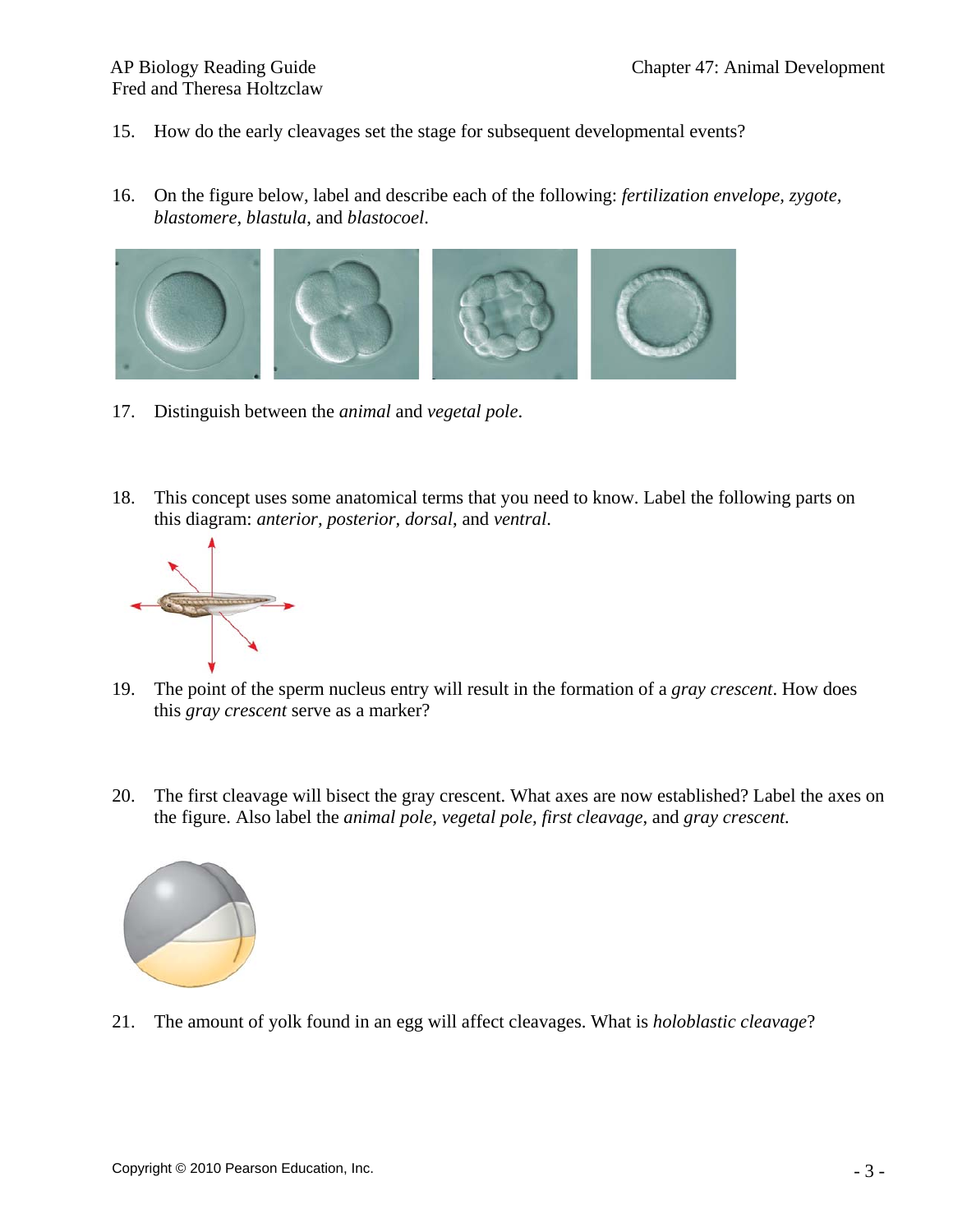- 22. What animals show *holoblastic cleavage*?
- 23. What is *meroblastic cleavage*? What animals show this type of cleavage?
- 24. The early cleavages are followed by *gastrulation*. Visualize punching in a partially inflated ball with your fist. This would result in a layer of the ball being pushed to the inside. In essence, this is what occurs in *gastrulation*. These layers establish the future embryonic *germ layers*. So remember this: *gastrulation* establishes the *germ layers*. What are the three *germ layers* of the embryo?
- 25. You should know at least two derivatives of each germ layer. Refer to Figure 47.14 in your text, and select three tissues to learn from each layer. Use this chart to help organize your learning.

| <b>Ectoderm</b> | <b>Mesoderm</b> | <b>Endoderm</b> |
|-----------------|-----------------|-----------------|
|                 |                 |                 |
|                 |                 |                 |
|                 |                 |                 |
|                 |                 |                 |
|                 |                 |                 |
|                 |                 |                 |

26. Going back to the pushed-in ball analogy, the area that is pushed in (*invaginates*, to the embryologist) will form a tube called the *archenteron*. The *archenteron* forms the digestive tube, with an opening at each end, the *mouth* and the *anus*. Since the hollow ball that was pushed in was the *blastula*, the opening where the invagination occurs is called the *blastopore*. We want you to make a series of simple sketches below. Show a hollow ball (the blastula), then show it punched in as the archenteron forms, and then show the embryo with a completed digestive tube.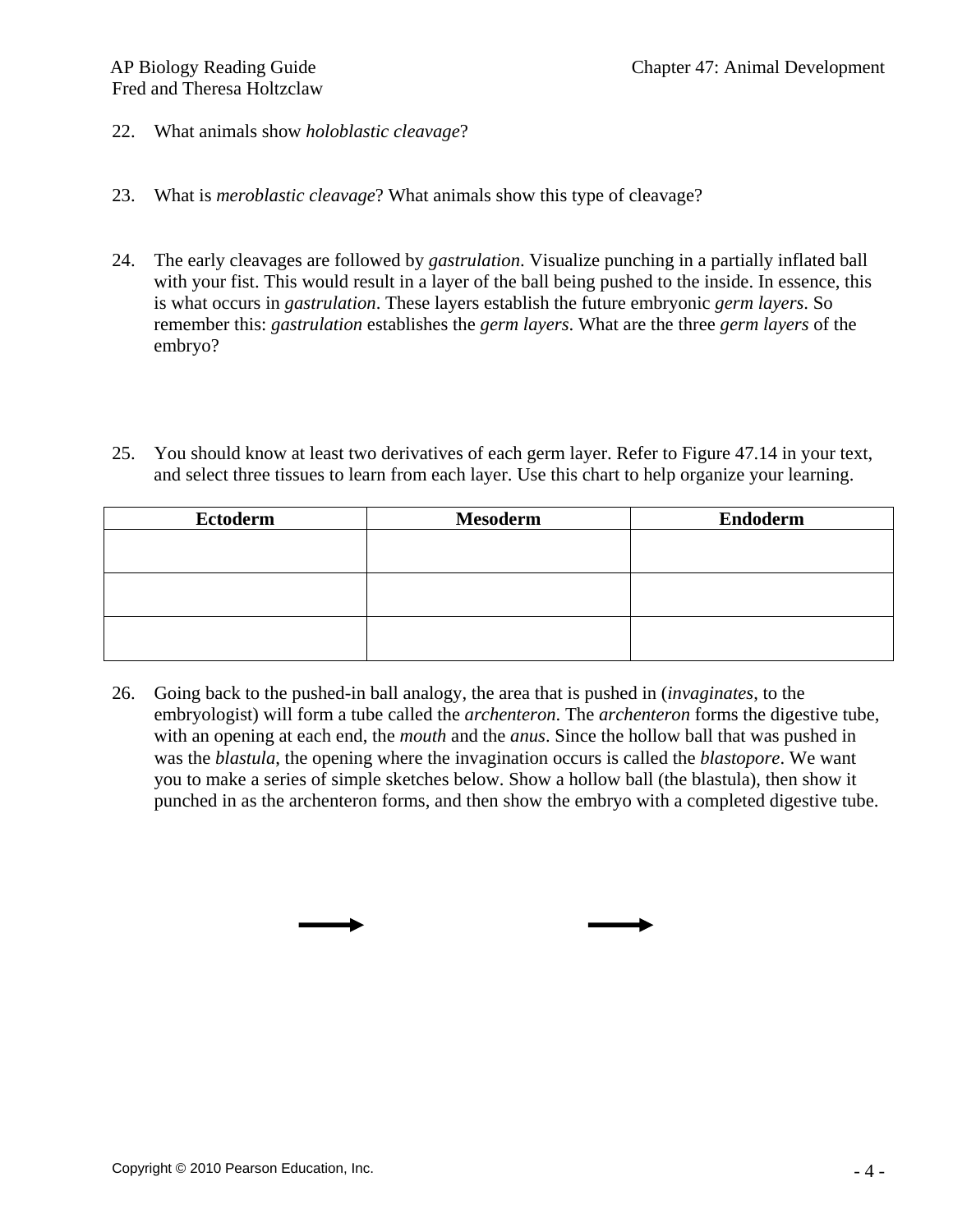# Fred and Theresa Holtzclaw

- 27. On the figures you drew above, label the *blastula, gastrula, archenteron, blastopore, ectoderm, endoderm, blastocoel, digestive tube, mouth*, and *anus*.
- 28. Let's look back at the frog embryo. The figure on the left shows the gray crescent, which forms opposite the point of sperm entry. Now look at the figure on the right. You will see that invagination occurs at the gray crescent. A crease forms where invagination occurs. The upper part of the crease is called the *dorsal lip of the blastopore*.





- 29. On the sketches above, label the *gray crescent, dorsal lip of blastopore, blastocoel, archenteron, blastopore, ectoderm, endoderm*, and *mesoderm*. The sketch on the right shows gastrulation. Note that this process establishes the three germ layers. \*\*\*\* This is important to know! \*\*\*\*
- 30. So now, the embryo has three germ layers. Gastrulation is followed by *organogenesis*. Let's look at the formation of the *neural tube* in the sketch at right. The process by which this dorsal hollow nerve chord is formed is called *neurulation,* and the embryo stage is sometimes referred to as a *neurula*. Which germ layer drops down and folds to form the *neural tube*?

31. An important chordate characteristic is the *notochord*. What is a *notochord*? From which germ layer does it develop?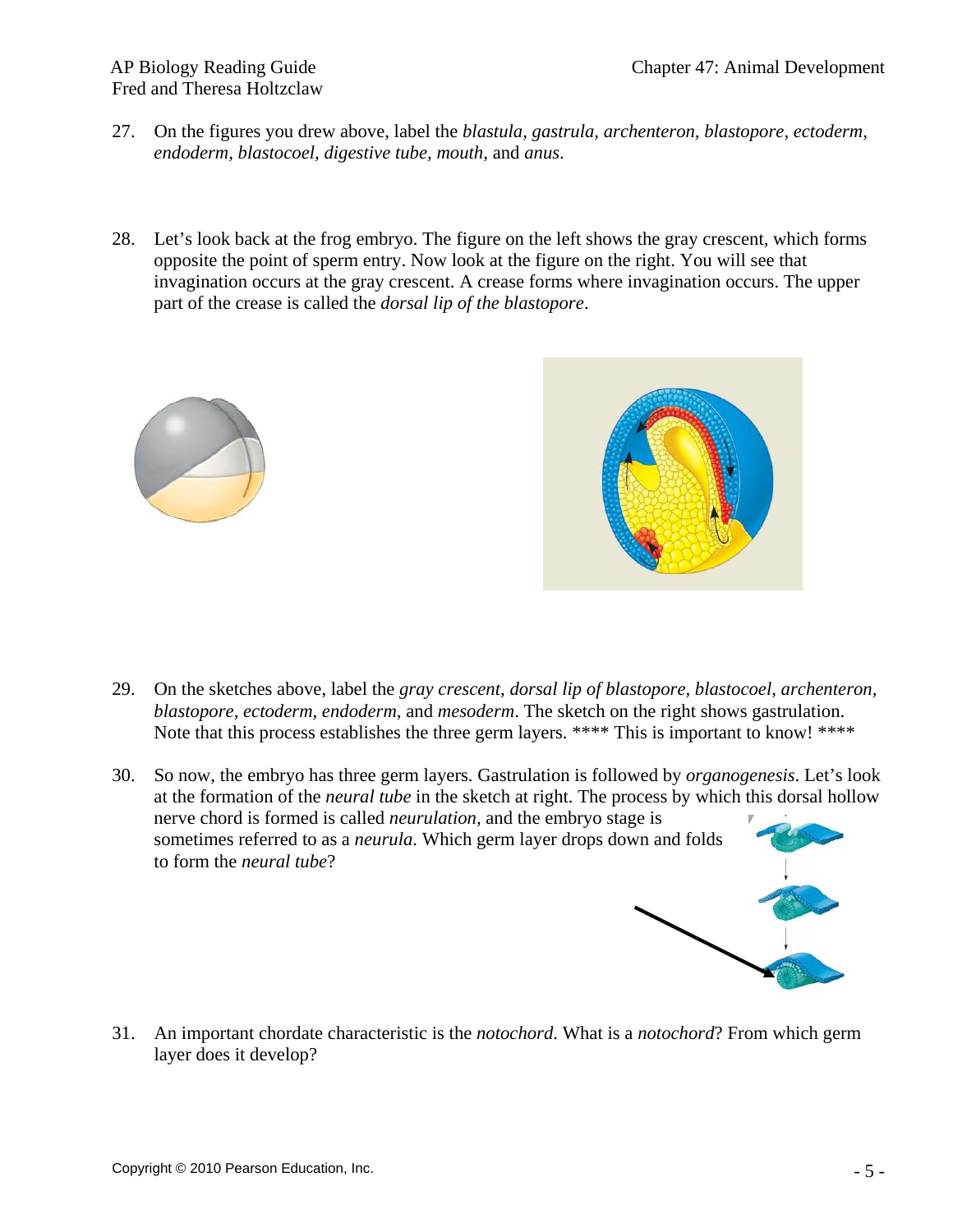- 32. The development of the shelled egg was an important adaptation to allow the movement of animals onto dry land. Which animal groups have shelled eggs?
- 33. Use this sketch of a chicken egg to name and give the function of the four *extraembryonic membranes* seen in *amniotes*.



- 34. Let us return to development in mammals. What is the mammalian version of a blastula?
- 35. Label the *blastocyst* below to show the *blastocoel, inner cell mass*, and *trophoblast*.



- 36. The cells of the *inner cell mass* will form the embryo. What is the role of the cells of the *trophoblast*?
- 37. What is the function of the *amnion*?
- 38. Which extraembryonic membrane
	- a. cushions the embryo?
	- b. is involved in gas exchange?
	- c. serves as a disposal sac for embryonic wastes?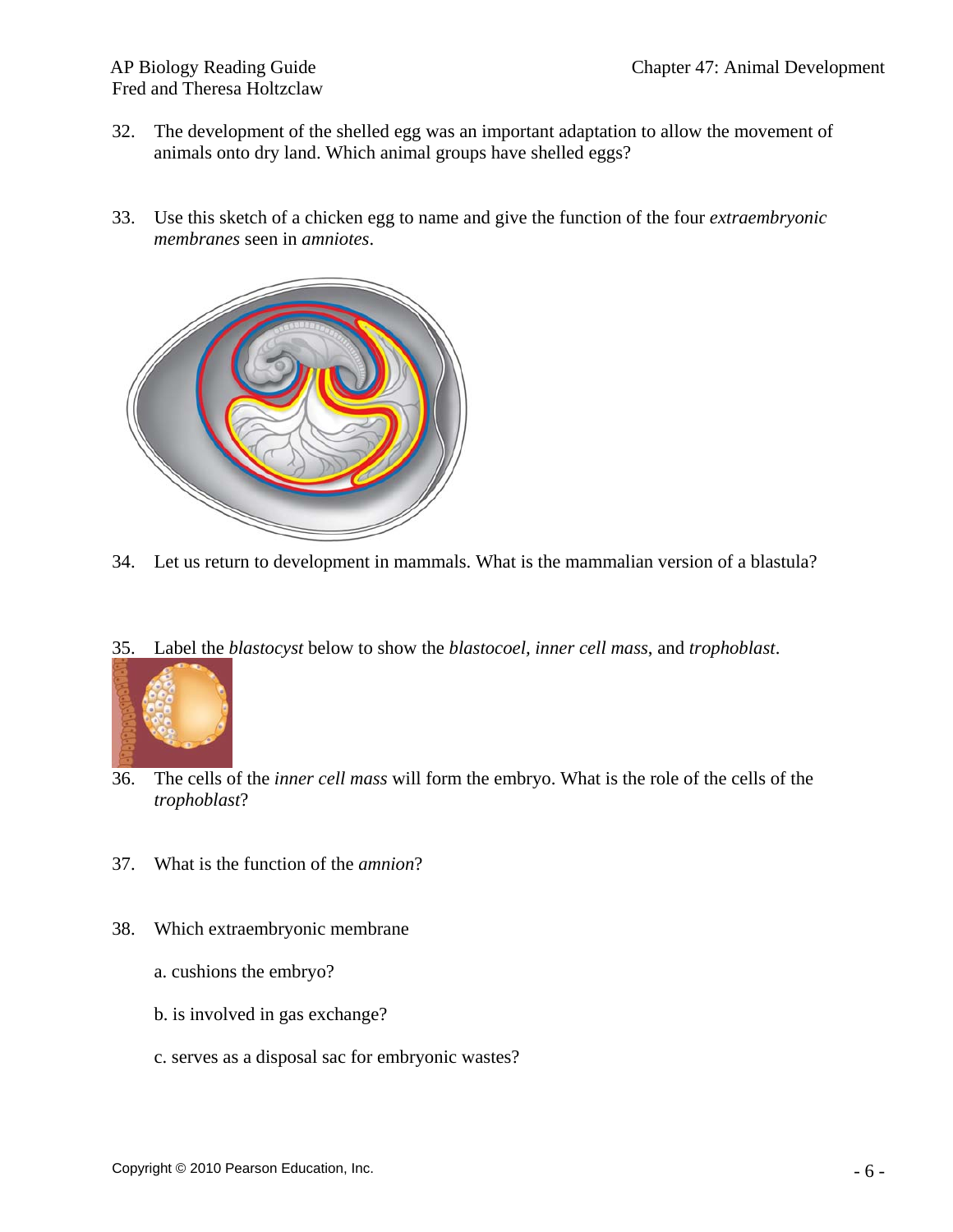### *Concept 47.2 Morphogenesis in animals involves specific changes in cell shape, position, and adhesion*

- 39. What is *morphogenesis*? (Reread the overview if you have forgotten.)
- 40. As stated in the concept heading, what are three things involved in morphogenesis?

## *Concept 47.3 The developmental fate of cells depends on their history and on inductive signals*

41. Although all cells in an organism have the same genome, explain two ways in which gene expression is altered during development.

- 42. What does it mean to say that a cell is *totipotent*?
- 43. Explain why two normal embryos result when the two blastomeres on the left are separated, but not when the two blastomeres on the right are separated.